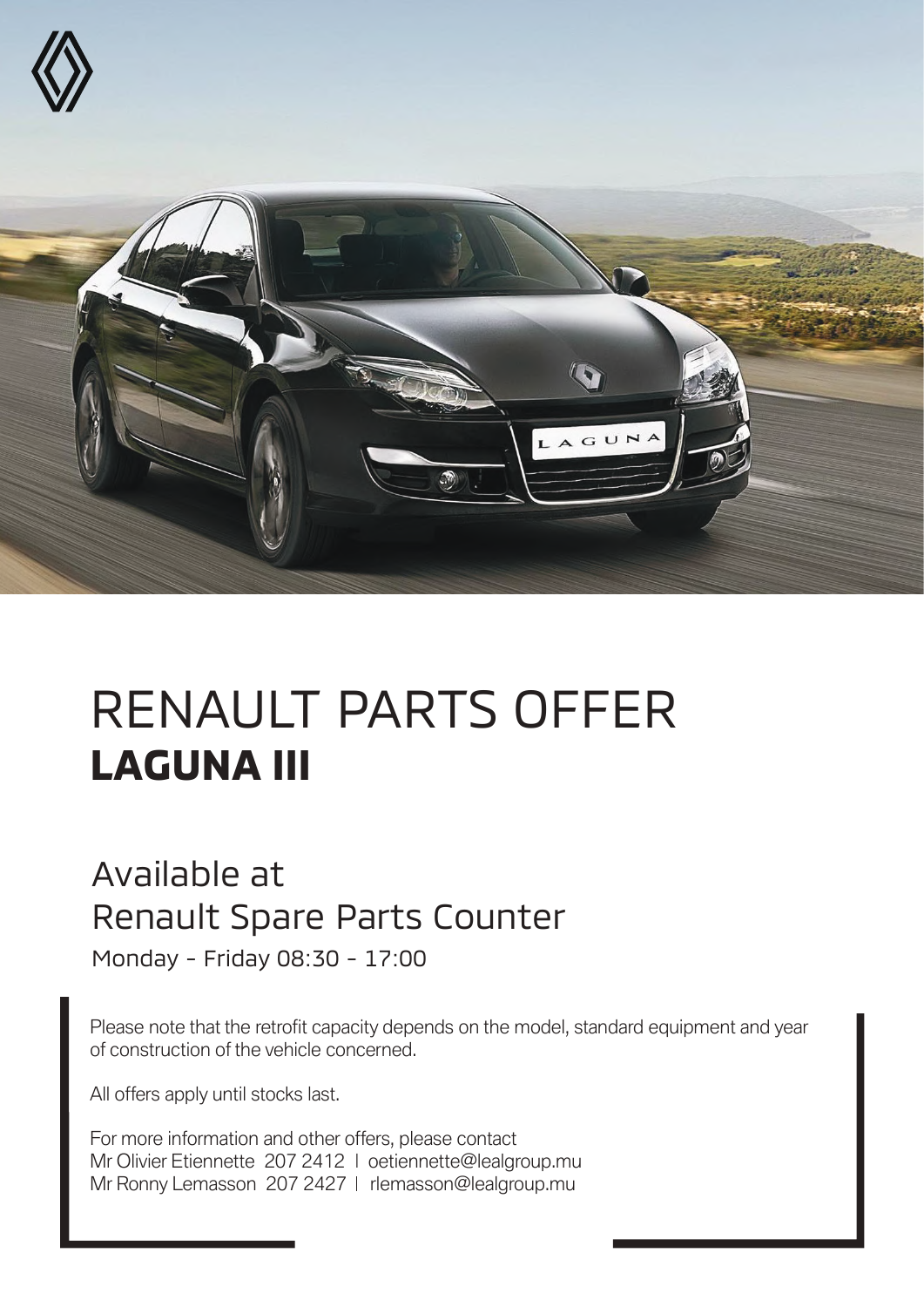

## **LAGUNA III**

| Part No.   | <b>Part Description</b>        | Model                | Qty            | <b>Unit Normal</b><br>Price (Rs) | $\frac{0}{0}$ | <b>Unit Special</b><br>Price (Rs) |
|------------|--------------------------------|----------------------|----------------|----------------------------------|---------------|-----------------------------------|
| 285370003R | <b>EMBASE COLLANTE</b>         | <b>BTOD</b>          | 4              | 2,012                            | 40%           | 1,207                             |
| 432022434R | DISQUE FREIN ARRIERE X1        | BT06                 | 6              | 10,914                           | 40%           | 6,548                             |
| 545000001R | <b>BRAS TRSV INF AVD</b>       | BTOD/<br><b>BTID</b> | 1              | 8,663                            | 40%           | 5,198                             |
| 545010008R | <b>BRAS SUPENS AVG</b>         | BTOD/<br><b>BTID</b> | 1              | 8,356                            | 40%           | 5,014                             |
| 562100001R | <b>AMORTISSEUR AR</b>          | BT <sub>06</sub>     | $\overline{2}$ | 7,064                            | 40%           | 4,238                             |
| 7711172849 | <b>BALAI ARR</b>               | BT06                 | 9              | 710                              | 40%           | 426                               |
| 8200660025 | ALTERNATEUR 120A               | <b>BTOD</b>          | 1              | 41,805                           | 40%           | 25,083                            |
| 8200895057 | <b>COMPRESSEUR CA</b>          | BT06                 | $\mathbf{1}$   | 55,324                           | 40%           | 33,195                            |
| 963650002R | MIROIR RETROVISEUR DROIT       | BT <sub>06</sub>     | $\mathbf{1}$   | 3,722                            | 40%           | 2,233                             |
| 172020093R | POMPE ET JAUGE CARBURANT       | BT06                 | $\mathbf{1}$   | 23,688                           | 50%           | 11,844                            |
| 214940017R | <b>CONVERGENT D</b>            | BT <sub>06</sub>     | 1              | 1,619                            | 50%           | 809                               |
| 214990017R | CONVERGENT G                   | BT06                 | $\mathbf{1}$   | 1,059                            | 50%           | 530                               |
| 223658570R | <b>CAPTEUR PRESSION AIR</b>    | BT06                 | 1              | 10,966                           | 50%           | 5,483                             |
| 243800001R | <b>BOITIER DISTRIBUTEUR</b>    | BT06                 | $\mathbf{1}$   | 13,302                           | 50%           | 6,651                             |
| 264300005R | <b>PLAFONNIER ARRIERE</b>      | <b>BTOD</b>          | 1              | 4,096                            | 50%           | 2,048                             |
| 546130003R | PALIER BARRE                   | BT <sub>06</sub>     | $\overline{2}$ | 1,521                            | 50%           | 761                               |
| 805010005R | SERRURE PORTE AV/G             | <b>BTOD</b>          | $\mathbf{1}$   | 12,766                           | 50%           | 6,383                             |
| 8200598964 | <b>COURROIE ACCESSOIRE</b>     | <b>BTOD</b>          | 1              | 1,076                            | 50%           | 538                               |
| 8200415410 | CAPTEUR TEMPERATURE AIR        | DT06                 | 1              | 783                              | 50%           | 391                               |
| 8200665518 | <b>DEMARREUR</b>               | <b>BTOD</b>          | 1              | 20,298                           | 50%           | 10,149                            |
| 7711238161 | AIDE PARKING AVANT             | BT <sub>06</sub>     | $\overline{2}$ | 18,918                           | 80%           | 3,783                             |
| 206510008R | PLOT SUSPENSION E              | BT06                 | 1              | 1,456                            | 80%           | 291                               |
| 402100005R | ROULEMENT ROUE AV              | <b>BTOD</b>          | $\overline{2}$ | 8,911                            | 80%           | 1,782                             |
| 402105662R | COLLECTION ROULEMENT+ MOYEU AV | BT06                 | $\overline{2}$ | 5,635                            | 80%           | 1,127                             |
| 543A04089R | <b>COLLECTION BUTEE</b>        | <b>BTOD</b>          | 2              | 7,420                            | 80%           | 1,484                             |
| 620109037S | KIT BOUCLIER AV                | <b>BTOD</b>          | 1              | 3,109                            | 80%           | 622                               |
| 7701066674 | JOINTS DISTRIBUTEUR            | BT06                 | 1              | 386                              | 80%           | 77                                |
| 801180007R | PLAQUETTE SUPERIEURE PORTE     | BT <sub>06</sub>     | $\overline{2}$ | 2,001                            | 80%           | 400                               |
| 808640001R | <b>FEUILLE ETANCHETTE</b>      | BT06                 | $\mathbf{1}$   | 4,790                            | 80%           | 958                               |
| 808650001R | FEUILLE ETANCHETTE AV/G        | BT06                 | $\overline{2}$ | 5,376                            | 80%           | 1,075                             |
| 8200246248 | POULIE POMPE DIRECTION         | <b>BTOD</b>          | $\mathbf{1}$   | 3,796                            | 80%           | 759                               |
| 8200764535 | <b>CAPTEUR OXYGEN</b>          | <b>BTOD</b>          | $\mathbf{1}$   | 10,476                           | 80%           | 2,095                             |

Price is per unit and includes VAT.